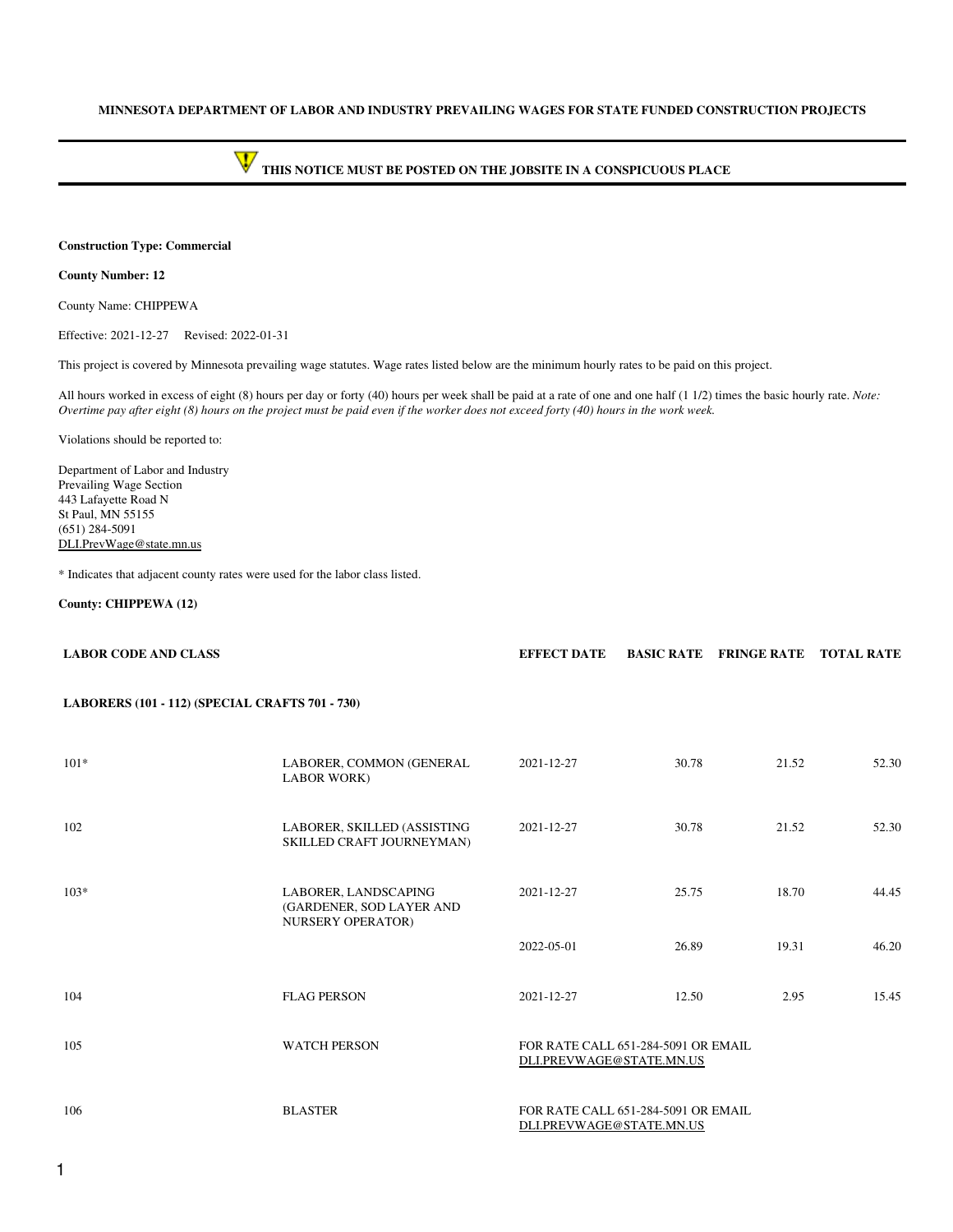| <b>LABOR CODE AND CLASS</b>          |                                                                                                                                                                                                                                                                                                                                                                                                                                                                                                                                                                                                    | <b>EFFECT DATE</b>                                              |       | <b>BASIC RATE FRINGE RATE TOTAL RATE</b> |       |
|--------------------------------------|----------------------------------------------------------------------------------------------------------------------------------------------------------------------------------------------------------------------------------------------------------------------------------------------------------------------------------------------------------------------------------------------------------------------------------------------------------------------------------------------------------------------------------------------------------------------------------------------------|-----------------------------------------------------------------|-------|------------------------------------------|-------|
| $107*$                               | PIPELAYER (WATER, SEWER AND<br>GAS)                                                                                                                                                                                                                                                                                                                                                                                                                                                                                                                                                                | 2021-12-27                                                      | 34.01 | 21.84                                    | 55.85 |
| 108                                  | TUNNEL MINER                                                                                                                                                                                                                                                                                                                                                                                                                                                                                                                                                                                       | FOR RATE CALL 651-284-5091 OR EMAIL<br>DLI.PREVWAGE@STATE.MN.US |       |                                          |       |
| $109*$                               | UNDERGROUND AND OPEN DITCH<br><b>LABORER (EIGHT FEET BELOW</b><br>STARTING GRADE LEVEL)                                                                                                                                                                                                                                                                                                                                                                                                                                                                                                            | 2021-12-27                                                      | 32.01 | 21.84                                    | 53.85 |
| $110*$                               | <b>SURVEY FIELD TECHNICIAN</b><br>(OPERATE TOTAL STATION, GPS<br>RECEIVER, LEVEL, ROD OR RANGE<br>POLES, STEEL TAPE<br>MEASUREMENT; MARK AND<br>DRIVE STAKES; HAND OR POWER<br>DIGGING FOR AND<br><b>IDENTIFICATION OF MARKERS OR</b><br>MONUMENTS; PERFORM AND<br><b>CHECK CALCULATIONS; REVIEW</b><br>AND UNDERSTAND<br>CONSTRUCTION PLANS AND LAND<br>SURVEY MATERIALS). THIS<br><b>CLASSIFICATION DOES NOT APPLY</b><br>TO THE WORK PERFORMED ON A<br>PREVAILING WAGE PROJECT BY A<br><b>LAND SURVEYOR WHO IS</b><br>LICENSED PURSUANT TO<br>MINNESOTA STATUTES, SECTIONS<br>326.02 TO 326.15. | 2021-12-27                                                      | 28.00 | 6.00                                     | 34.00 |
| 111                                  | <b>TRAFFIC CONTROL PERSON</b><br>(TEMPORARY SIGNAGE)                                                                                                                                                                                                                                                                                                                                                                                                                                                                                                                                               | FOR RATE CALL 651-284-5091 OR EMAIL<br>DLI.PREVWAGE@STATE.MN.US |       |                                          |       |
| <b>SPECIAL EQUIPMENT (201 - 204)</b> |                                                                                                                                                                                                                                                                                                                                                                                                                                                                                                                                                                                                    |                                                                 |       |                                          |       |
| $201*$                               | <b>ARTICULATED HAULER</b>                                                                                                                                                                                                                                                                                                                                                                                                                                                                                                                                                                          | 2021-12-27                                                      | 24.00 | 6.00                                     | 30.00 |
| $202*$                               | <b>BOOM TRUCK</b>                                                                                                                                                                                                                                                                                                                                                                                                                                                                                                                                                                                  | 2021-12-27                                                      | 19.00 | 0.00                                     | 19.00 |
| $203*$                               | LANDSCAPING EQUIPMENT,<br>INCLUDES HYDRO SEEDER OR<br>MULCHER, SOD ROLLER, FARM<br>TRACTOR WITH ATTACHMENT<br>SPECIFICALLY SEEDING, SODDING,<br>OR PLANT, AND TWO-FRAMED<br>FORKLIFT (EXCLUDING FRONT,<br>POSIT-TRACK, AND SKID STEER<br>LOADERS), NO EARTHWORK OR<br><b>GRADING FOR ELEVATIONS</b>                                                                                                                                                                                                                                                                                                | 2021-12-27                                                      | 25.75 | 18.70                                    | 44.45 |
|                                      |                                                                                                                                                                                                                                                                                                                                                                                                                                                                                                                                                                                                    | 2022-05-01                                                      | 26.89 | 19.31                                    | 46.20 |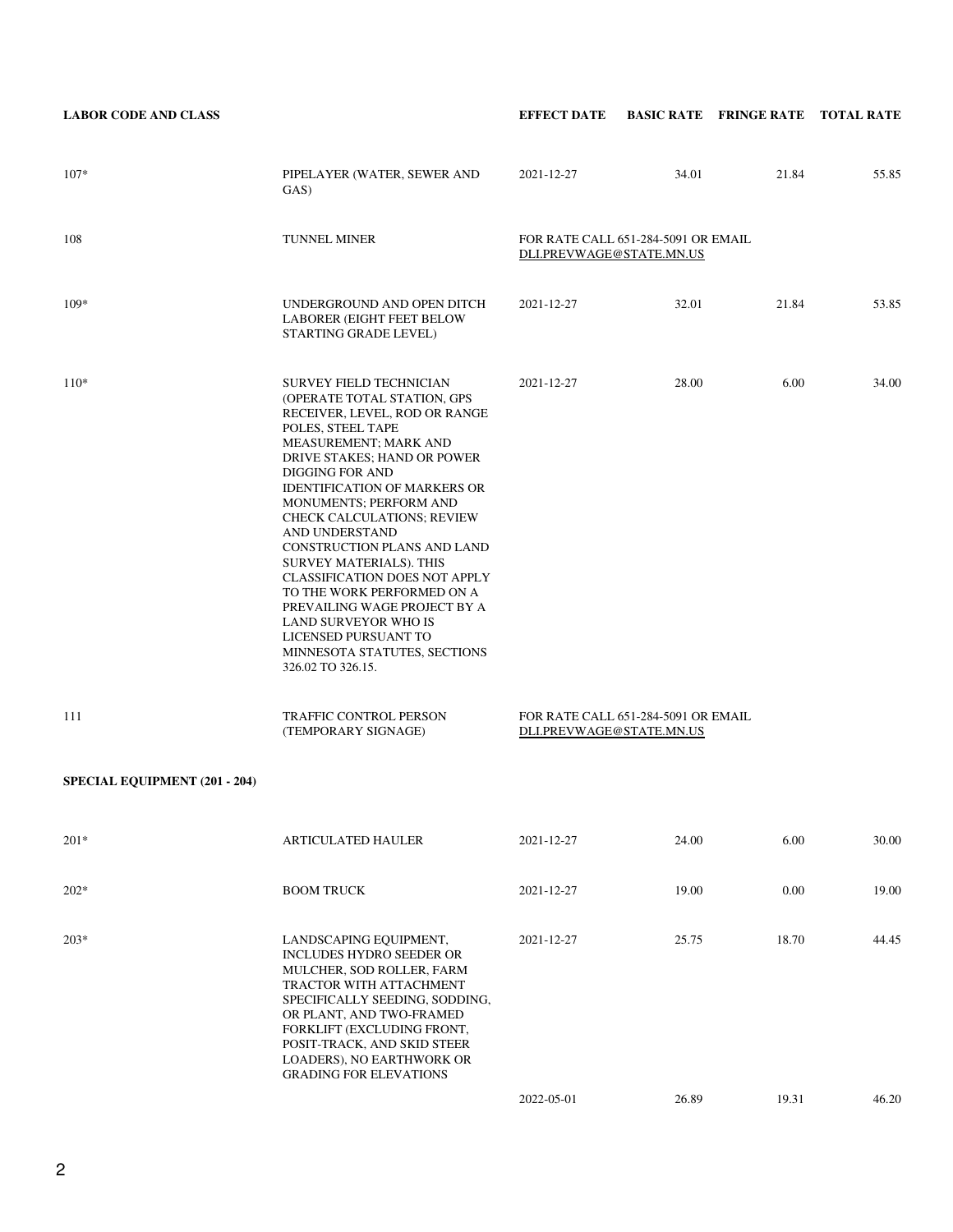# **LABOR CODE AND CLASS EFFECT DATE BASIC RATE FRINGE RATE TOTAL RATE**

| $204*$ | OFF-ROAD TRUCK                                                                        | FOR RATE CALL 651-284-5091 OR EMAIL<br>DLI.PREVWAGE@STATE.MN.US |
|--------|---------------------------------------------------------------------------------------|-----------------------------------------------------------------|
| 205    | PAVEMENT MARKING OR<br><b>MARKING REMOVAL EQUIPMENT</b><br><b>(ONE OR TWO PERSON)</b> | FOR RATE CALL 651-284-5091 OR EMAIL<br>DLI.PREVWAGE@STATE.MN.US |

OPERATORS); SELF-PROPELLED TRUCK OR TRAILER MOUNTED

UNITS.

# **HIGHWAY/HEAVY POWER EQUIPMENT OPERATOR**

| GROUP $2 *$ |                                         | 2021-12-27                                                                                                                                                  | 29.00 | 7.50  | 36.50 |
|-------------|-----------------------------------------|-------------------------------------------------------------------------------------------------------------------------------------------------------------|-------|-------|-------|
| 306         | <b>GRADER OR MOTOR PATROL</b>           |                                                                                                                                                             |       |       |       |
| 308         |                                         | TUGBOAT 100 H.P. AND OVER WHEN LICENSE REQUIRED (HIGHWAY AND HEAVY ONLY)                                                                                    |       |       |       |
|             |                                         |                                                                                                                                                             |       |       |       |
| GROUP 3*    |                                         | 2021-12-27                                                                                                                                                  | 30.52 | 22.55 | 53.07 |
|             |                                         | 2022-05-02                                                                                                                                                  | 31.47 | 23.45 | 54.92 |
| 309         | ASPHALT BITUMINOUS STABILIZER PLANT     |                                                                                                                                                             |       |       |       |
| 310         | <b>CABLEWAY</b>                         |                                                                                                                                                             |       |       |       |
| 312         |                                         | DERRICK (GUY OR STIFFLEG)(POWER)(SKIDS OR STATIONARY) (HIGHWAY AND HEAVY ONLY)                                                                              |       |       |       |
| 314         |                                         | DREDGE OR ENGINEERS, DREDGE (POWER) AND ENGINEER                                                                                                            |       |       |       |
| 316         | <b>LOCOMOTIVE CRANE OPERATOR</b>        |                                                                                                                                                             |       |       |       |
| 320         | <b>TANDEM SCRAPER</b>                   |                                                                                                                                                             |       |       |       |
| 322         |                                         | TUGBOAT 100 H.P AND OVER (HIGHWAY AND HEAVY ONLY)                                                                                                           |       |       |       |
|             |                                         |                                                                                                                                                             |       |       |       |
| GROUP 4*    |                                         | 2021-12-27                                                                                                                                                  | 28.00 | 7.50  | 35.50 |
| 323         | AIR TRACK ROCK DRILL                    |                                                                                                                                                             |       |       |       |
| 324         |                                         | AUTOMATIC ROAD MACHINE (CMI OR SIMILAR) (HIGHWAY AND HEAVY ONLY)                                                                                            |       |       |       |
| 325         | <b>BACKFILLER OPERATOR</b>              |                                                                                                                                                             |       |       |       |
| 327         |                                         | BITUMINOUS ROLLERS, RUBBER TIRED OR STEEL DRUMMED (EIGHT TONS AND OVER)                                                                                     |       |       |       |
| 328         |                                         | BITUMINOUS SPREADER AND FINISHING MACHINES (POWER), INCLUDING PAVERS, MACRO SURFACING<br>AND MICRO SURFACING, OR SIMILAR TYPES (OPERATOR AND SCREED PERSON) |       |       |       |
| 329         |                                         | BROKK OR R.T.C. REMOTE CONTROL OR SIMILAR TYPE WITH ALL ATTACHMENTS                                                                                         |       |       |       |
| 330         | <b>SCRAPERS</b>                         | CAT CHALLENGER TRACTORS OR SIMILAR TYPES PULLING ROCK WAGONS, BULLDOZERS AND                                                                                |       |       |       |
| 331         | CHIP HARVESTER AND TREE CUTTER          |                                                                                                                                                             |       |       |       |
| 332         | MACHINE, AND SPRAY MACHINE              | CONCRETE DISTRIBUTOR AND SPREADER FINISHING MACHINE, LONGITUDINAL FLOAT, JOINT                                                                              |       |       |       |
| 334         | CONCRETE MOBIL (HIGHWAY AND HEAVY ONLY) |                                                                                                                                                             |       |       |       |
| 335         |                                         | CRUSHING PLANT (GRAVEL AND STONE) OR GRAVEL WASHING, CRUSHING AND SCREENING PLANT                                                                           |       |       |       |
| 336         | <b>CURB MACHINE</b>                     |                                                                                                                                                             |       |       |       |
|             |                                         |                                                                                                                                                             |       |       |       |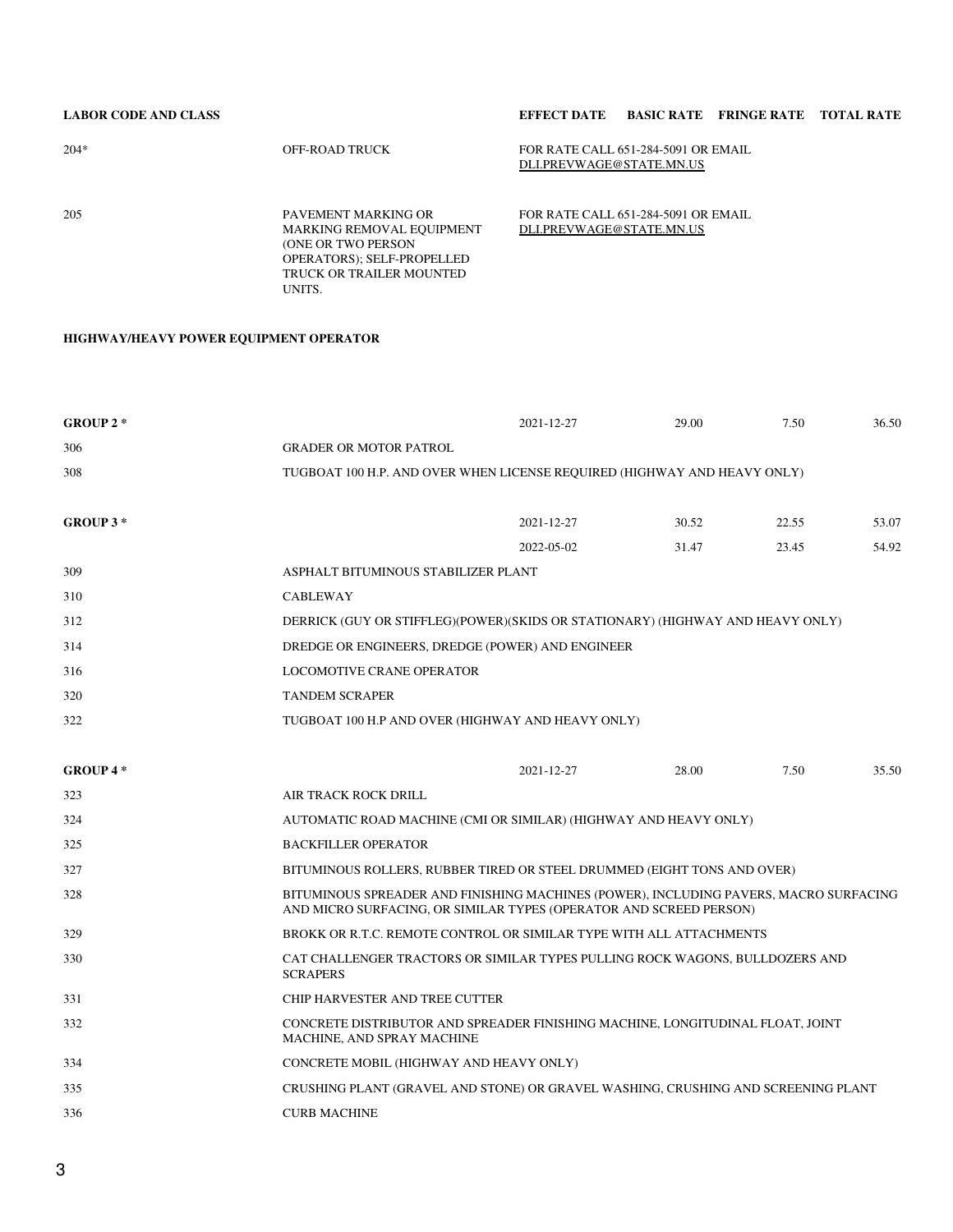# **LABOR CODE AND CLASS EFFECT DATE BASIC RATE FRINGE RATE TOTAL RATE**

| GROUP $5*$ |                                                                                                 | 2021-12-27                                                                     | 33.00 | 7.50 | 40.50 |  |  |
|------------|-------------------------------------------------------------------------------------------------|--------------------------------------------------------------------------------|-------|------|-------|--|--|
|            |                                                                                                 |                                                                                |       |      |       |  |  |
| 367        | TUB GRINDER, MORBARK, OR SIMILAR TYPE                                                           |                                                                                |       |      |       |  |  |
| 365        | TRACTOR, WHEEL TYPE, OVER 50 H.P. WITH PTO UNRELATED TO LANDSCAPING (HIGHWAY AND<br>HEAVY ONLY) |                                                                                |       |      |       |  |  |
| 363        | TIE TAMPER AND BALLAST MACHINE                                                                  |                                                                                |       |      |       |  |  |
| 362        | SLIP FORM (POWER DRIVEN) (PAVING)                                                               |                                                                                |       |      |       |  |  |
| 361        | SELF-PROPELLED SOIL STABILIZER                                                                  |                                                                                |       |      |       |  |  |
| 360        | <b>SCRAPER</b>                                                                                  |                                                                                |       |      |       |  |  |
| 359        | RUBBER-TIRED FARM TRACTOR WITH BACKHOE INCLUDING ATTACHMENTS (HIGHWAY AND HEAVY<br>ONLY)        |                                                                                |       |      |       |  |  |
| 357        | <b>PUGMILL</b>                                                                                  |                                                                                |       |      |       |  |  |
| 356        | POWER ACTUATED HORIZONTAL BORING MACHINE, OVER SIX INCHES                                       |                                                                                |       |      |       |  |  |
| 354        |                                                                                                 | PIPELINE WRAPPING, CLEANING OR BENDING MACHINE                                 |       |      |       |  |  |
| 352        |                                                                                                 | PAVEMENT BREAKER OR TAMPING MACHINE (POWER DRIVEN) MIGHTY MITE OR SIMILAR TYPE |       |      |       |  |  |
| 350        | MILLING, GRINDING, PLANNING, FINE GRADE, OR TRIMMER MACHINE                                     |                                                                                |       |      |       |  |  |
| 349        | LOCOMOTIVE (HIGHWAY AND HEAVY ONLY)                                                             |                                                                                |       |      |       |  |  |
| 348        | LAUNCHER PERSON (TANKER PERSON OR PILOT LICENSE)                                                |                                                                                |       |      |       |  |  |
| 347        | <b>HYDRAULIC TREE PLANTER</b>                                                                   |                                                                                |       |      |       |  |  |
| 345        | GPS REMOTE OPERATING OF EQUIPMENT                                                               |                                                                                |       |      |       |  |  |
| 341        | <b>ELEVATING GRADER</b>                                                                         |                                                                                |       |      |       |  |  |
| 340        | <b>DUAL TRACTOR</b>                                                                             |                                                                                |       |      |       |  |  |
| 338        | DOPE MACHINE (PIPELINE)                                                                         |                                                                                |       |      |       |  |  |
| 337        | DIRECTIONAL BORING MACHINE                                                                      |                                                                                |       |      |       |  |  |
|            |                                                                                                 |                                                                                |       |      |       |  |  |

| 370 | BITUMINOUS ROLLER (UNDER EIGHT TONS)                                                                        |
|-----|-------------------------------------------------------------------------------------------------------------|
| 371 | CONCRETE SAW (MULTIPLE BLADE) (POWER OPERATED)                                                              |
| 372 | <b>FORM TRENCH DIGGER (POWER)</b>                                                                           |
| 375 | <b>HYDRAULIC LOG SPLITTER</b>                                                                               |
| 376 | LOADER (BARBER GREENE OR SIMILAR TYPE)                                                                      |
| 377 | POST HOLE DRIVING MACHINE/POST HOLE AUGER                                                                   |
| 379 | POWER ACTUATED JACK                                                                                         |
| 381 | SELF-PROPELLED CHIP SPREADER (FLAHERTY OR SIMILAR)                                                          |
| 382 | SHEEP FOOT COMPACTOR WITH BLADE, 200 H.P. AND OVER                                                          |
| 383 | SHOULDERING MACHINE (POWER) APSCO OR SIMILAR TYPE INCLUDING SELF-PROPELLED SAND AND<br><b>CHIP SPREADER</b> |
| 384 | STUMP CHIPPER AND TREE CHIPPER                                                                              |
| 385 | TREE FARMER (MACHINE)                                                                                       |

| GROUP 6 * |                                                                           | 2021-12-27 | 27.00 | 7.50 | 34.50 |
|-----------|---------------------------------------------------------------------------|------------|-------|------|-------|
| 387       | CAT, CHALLENGER, OR SIMILAR TYPE OF TRACTORS, WHEN PULLING DISK OR ROLLER |            |       |      |       |
| 389       | DREDGE DECK HAND                                                          |            |       |      |       |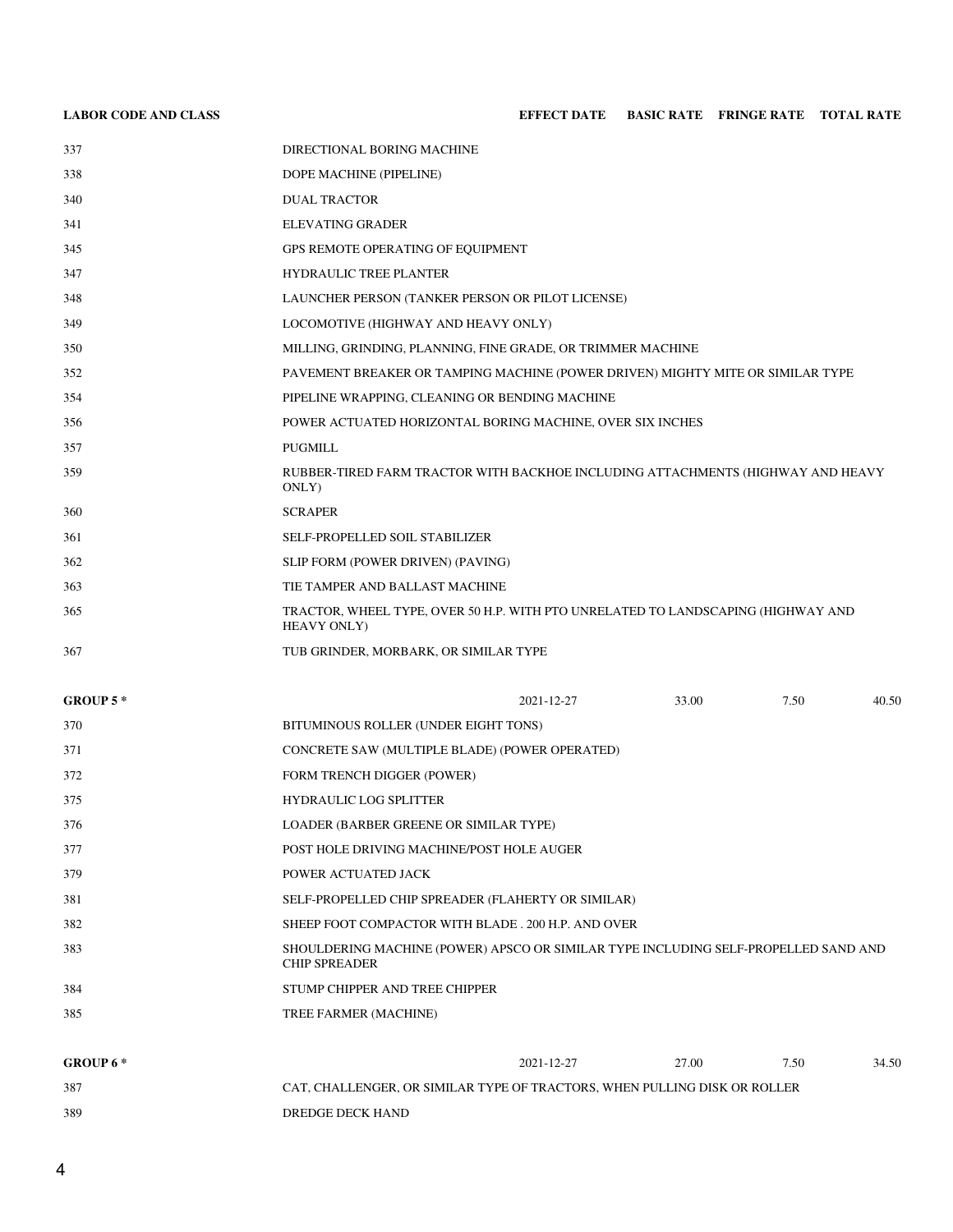| <b>LABOR CODE AND CLASS</b> |                                                                                 | EFFECT DATE BASIC RATE FRINGE RATE TOTAL RATE |  |  |
|-----------------------------|---------------------------------------------------------------------------------|-----------------------------------------------|--|--|
| 391                         | GRAVEL SCREENING PLANT (PORTABLE NOT CRUSHING OR WASHING)                       |                                               |  |  |
| 393                         | <b>LEVER PERSON</b>                                                             |                                               |  |  |
| 395                         | <b>POWER SWEEPER</b>                                                            |                                               |  |  |
| 396                         | SHEEP FOOT ROLLER AND ROLLERS ON GRAVEL COMPACTION, INCLUDING VIBRATING ROLLERS |                                               |  |  |

TRACTOR, WHEEL TYPE, OVER 50 H.P., UNRELATED TO LANDSCAPING

### **COMMERCIAL POWER EQUIPMENT OPERATOR**

| <b>GROUP 1*</b> |                                                                                                                                | 2021-12-27 | 43.35 | 22.85 | 66.20 |
|-----------------|--------------------------------------------------------------------------------------------------------------------------------|------------|-------|-------|-------|
| 501             | HELICOPTER PILOT (COMMERCIAL CONSTRUCTION ONLY)                                                                                |            |       |       |       |
| 502             | TOWER CRANE 250 FEET AND OVER (COMMERCIAL CONSTRUCTION ONLY)                                                                   |            |       |       |       |
| 503             | TRUCK CRAWLER CRANE WITH 200 FEET OF BOOM AND OVER, INCLUDING JIB (COMMERCIAL<br><b>CONSTRUCTION ONLY)</b>                     |            |       |       |       |
| <b>GROUP 2</b>  |                                                                                                                                | 2021-12-27 | 43.03 | 22.85 | 65.88 |
| 504             | CONCRETE PUMP WITH 50 METERS/164 FEET OF BOOM AND OVER (COMMERCIAL CONSTRUCTION<br>ONLY)                                       |            |       |       |       |
| 505             | PILE DRIVING WHEN THREE DRUMS IN USE (COMMERCIAL CONSTRUCTION ONLY)                                                            |            |       |       |       |
| 506             | TOWER CRANE 200 FEET AND OVER (COMMERCIAL CONSTRUCTION ONLY)                                                                   |            |       |       |       |
| 507             | TRUCK OR CRAWLER CRANE WITH 150 FEET OF BOOM UP TO AND NOT INCLUDING 200 FEET,<br>INCLUDING JIB (COMMERCIAL CONSTRUCTION ONLY) |            |       |       |       |
|                 |                                                                                                                                |            |       |       |       |

| GROUP $3*$ |                                                                                                                  | 2021-12-27 | 27.00 | 6.40 | 33.40 |
|------------|------------------------------------------------------------------------------------------------------------------|------------|-------|------|-------|
| 508        | ALL-TERRAIN VEHICLE CRANES (COMMERCIAL CONSTRUCTION ONLY)                                                        |            |       |      |       |
| 509        | CONCRETE PUMP 32-49 METERS/102-164 FEET (COMMERCIAL CONSTRUCTION ONLY)                                           |            |       |      |       |
| 510        | DERRICK (GUY & STIFFLEG) (COMMERCIAL CONSTRUCTION ONLY)                                                          |            |       |      |       |
| 511        | STATIONARY TOWER CRANE UP TO 200 FEET                                                                            |            |       |      |       |
| 512        | SELF-ERECTING TOWER CRANE 100 FEET AND OVER MEASURED FROM BOOM FOOT PIN (COMMERCIAL<br><b>CONSTRUCTION ONLY)</b> |            |       |      |       |
| 513        | TRAVELING TOWER CRANE (COMMERCIAL CONSTRUCTION ONLY)                                                             |            |       |      |       |
| 514        | TRUCK OR CRAWLER CRANE UP TO AND NOT INCLUDING 150 FEET OF BOOM. INCLUDING JIB<br>(COMMERCIAL CONSTRUCTION ONLY) |            |       |      |       |

| $GROUP 4*$ |                                                                           | 2021-12-27 | 41.38 | 22.85 | 64.23 |
|------------|---------------------------------------------------------------------------|------------|-------|-------|-------|
| 515        | CRAWLER BACKHOE INCLUDING ATTACHMENTS (COMMERCIAL CONSTRUCTION ONLY)      |            |       |       |       |
| 516        | FIREPERSON, CHIEF BOILER LICENSE (COMMERCIAL CONSTRUCTION ONLY)           |            |       |       |       |
| 517        | HOIST ENGINEER (THREE DRUMS OR MORE) (COMMERCIAL CONSTRUCTION ONLY)       |            |       |       |       |
| 518        | LOCOMOTIVE (COMMERCIAL CONSTRUCTION ONLY)                                 |            |       |       |       |
| 519        | OVERHEAD CRANE (INSIDE BUILDING PERIMETER) (COMMERCIAL CONSTRUCTION ONLY) |            |       |       |       |
| 520        | TRACTOR . BOOM TYPE (COMMERCIAL CONSTRUCTION ONLY)                        |            |       |       |       |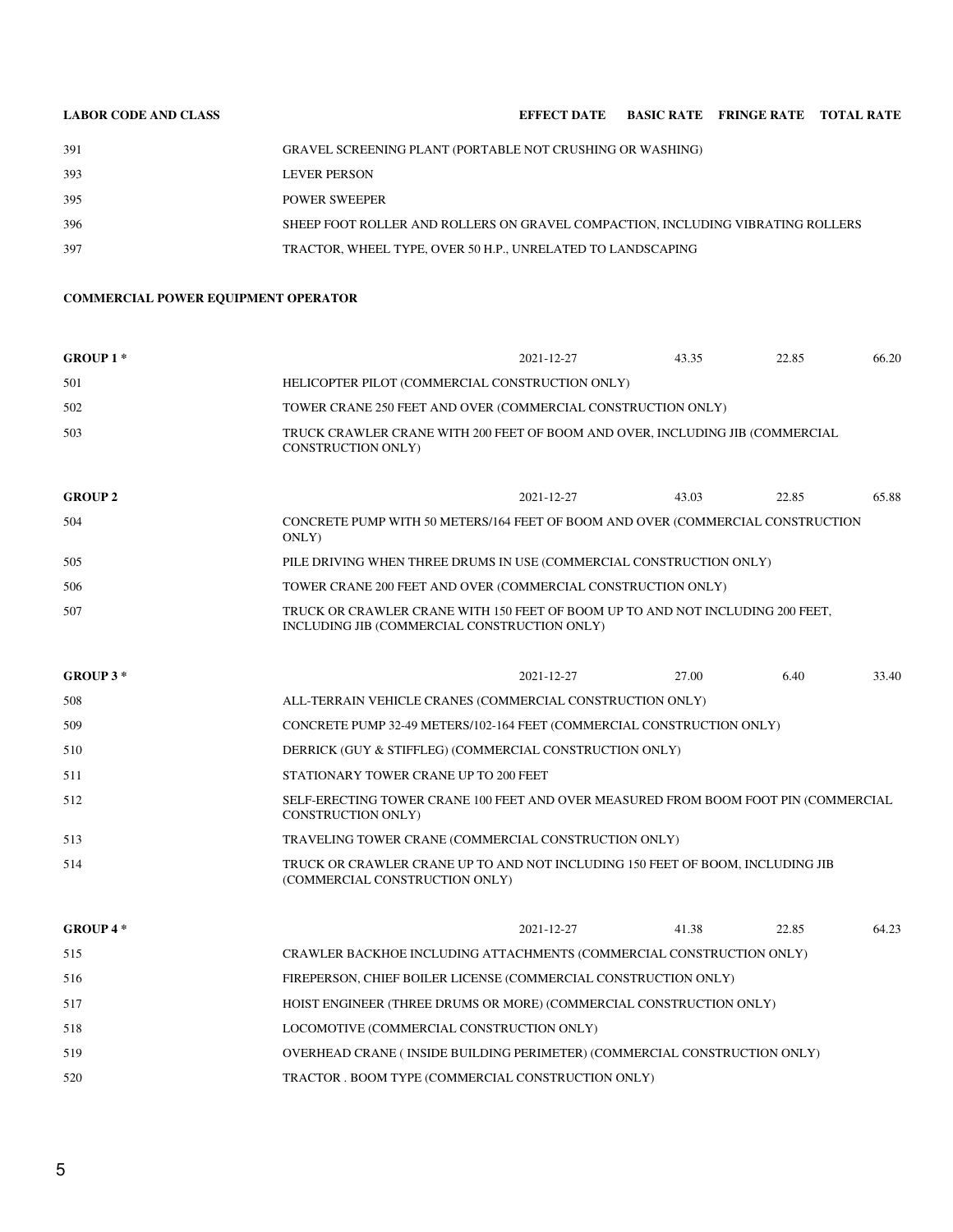| <b>LABOR CODE AND CLASS</b> |                                                                                                                                                       | <b>EFFECT DATE</b>                                                               |       | <b>BASIC RATE FRINGE RATE TOTAL RATE</b> |       |  |  |
|-----------------------------|-------------------------------------------------------------------------------------------------------------------------------------------------------|----------------------------------------------------------------------------------|-------|------------------------------------------|-------|--|--|
| <b>GROUP 5</b>              |                                                                                                                                                       | 2021-12-27                                                                       | 39.97 | 22.85                                    | 62.82 |  |  |
| 521                         | AIR COMPRESSOR 450 CFM OR OVER (TWO OR MORE MACHINES) (COMMERCIAL CONSTRUCTION ONLY)                                                                  |                                                                                  |       |                                          |       |  |  |
| 522                         | CONCRETE MIXER (COMMERCIAL CONSTRUCTION ONLY)                                                                                                         |                                                                                  |       |                                          |       |  |  |
| 523                         | CONCRETE PUMP UP TO 31 METERS/101 FEET OF BOOM                                                                                                        |                                                                                  |       |                                          |       |  |  |
| 524                         | DRILL RIGS, HEAVY ROTARY OR CHURN OR CABLE DRILL WHEN USED FOR CAISSON FOR ELEVATOR<br>OR BUILDING CONSTRUCTION (COMMERCIAL CONSTRUCTION ONLY)        |                                                                                  |       |                                          |       |  |  |
| 525                         | FORKLIFT (COMMERCIAL CONSTRUCTION ONLY)                                                                                                               |                                                                                  |       |                                          |       |  |  |
| 526                         | FRONT END, SKID STEER 1 C YD AND OVER                                                                                                                 |                                                                                  |       |                                          |       |  |  |
| 527                         | HOIST ENGINEER (ONE OR TWO DRUMS) (COMMERCIAL CONSTRUCTION ONLY)                                                                                      |                                                                                  |       |                                          |       |  |  |
| 528                         | MECHANIC-WELDER (ON POWER EQUIPMENT) (COMMERCIAL CONSTRUCTION ONLY)                                                                                   |                                                                                  |       |                                          |       |  |  |
| 529                         | POWER PLANT (100 KW AND OVER OR MULTIPLES EQUAL TO 100KW AND OVER) (COMMERCIAL<br><b>CONSTRUCTION ONLY)</b>                                           |                                                                                  |       |                                          |       |  |  |
| 530                         | PUMP OPERATOR AND/OR CONVEYOR (TWO OR MORE MACHINES) (COMMERCIAL CONSTRUCTION<br>ONLY)                                                                |                                                                                  |       |                                          |       |  |  |
| 531                         | <b>CONSTRUCTION ONLY)</b>                                                                                                                             | SELF-ERECTING TOWER CRANE UNDER 100 FEET MEASURED FROM BOOM FOOT PIN (COMMERCIAL |       |                                          |       |  |  |
| 532                         | STRADDLE CARRIER (COMMERCIAL CONSTRUCTION ONLY)                                                                                                       |                                                                                  |       |                                          |       |  |  |
| 533                         | TRACTOR OVER D2 (COMMERCIAL CONSTRUCTION ONLY)                                                                                                        |                                                                                  |       |                                          |       |  |  |
| 534                         | WELL POINT PUMP (COMMERCIAL CONSTRUCTION ONLY)                                                                                                        |                                                                                  |       |                                          |       |  |  |
| <b>GROUP 6</b>              |                                                                                                                                                       | 2021-12-27                                                                       | 38.55 | 22.85                                    | 61.40 |  |  |
| 535                         | CONCRETE BATCH PLANT (COMMERCIAL CONSTRUCTION ONLY)                                                                                                   |                                                                                  |       |                                          |       |  |  |
| 536                         | FIREPERSON, FIRST CLASS BOILER LICENSE (COMMERCIAL CONSTRUCTION ONLY)                                                                                 |                                                                                  |       |                                          |       |  |  |
| 537                         | FRONT END, SKID STEER UP TO 1 C YD                                                                                                                    |                                                                                  |       |                                          |       |  |  |
| 538                         | GUNITE MACHINE (COMMERCIAL CONSTRUCTION ONLY)                                                                                                         |                                                                                  |       |                                          |       |  |  |
| 539                         | TRACTOR OPERATOR D2 OR SIMILAR SIZE (COMMERCIAL CONSTRUCTION ONLY)                                                                                    |                                                                                  |       |                                          |       |  |  |
| 540                         |                                                                                                                                                       | TRENCHING MACHINE (SEWER, WATER, GAS) EXCLUDES WALK BEHIND TRENCHER              |       |                                          |       |  |  |
| <b>GROUP 7</b>              |                                                                                                                                                       | 2021-12-27                                                                       | 37.49 | 22.85                                    | 60.34 |  |  |
| 541                         | AIR COMPRESSOR 600 CFM OR OVER (COMMERCIAL CONSTRUCTION ONLY)                                                                                         |                                                                                  |       |                                          |       |  |  |
| 542                         | BRAKEPERSON (COMMERCIAL CONSTRUCTION ONLY)                                                                                                            |                                                                                  |       |                                          |       |  |  |
| 543                         | CONCRETE PUMP/PUMPCRETE OR COMPLACO TYPE (COMMERCIAL CONSTRUCTION ONLY)                                                                               |                                                                                  |       |                                          |       |  |  |
| 544                         | FIREPERSON, TEMPORARY HEAT SECOND CLASS BOILER LICENSE (COMMERCIAL CONSTRUCTION<br>ONLY)                                                              |                                                                                  |       |                                          |       |  |  |
| 545                         | OILER (POWER SHOVEL, CRANE, TRUCK CRANE, DRAGLINE, CRUSHERS AND MILLING MACHINES, OR<br>OTHER SIMILAR POWER EQUIPMENT) (COMMERCIAL CONSTRUCTION ONLY) |                                                                                  |       |                                          |       |  |  |
| 546                         | PICK UP SWEEPER (ONE CUBIC YARD HOPPER CAPACITY) (COMMERCIAL CONSTRUCTION ONLY)                                                                       |                                                                                  |       |                                          |       |  |  |
| 547                         | PUMP AND/OR CONVEYOR (COMMERCIAL CONSTRUCTION ONLY)                                                                                                   |                                                                                  |       |                                          |       |  |  |
| <b>GROUP 8*</b>             | FOR RATE CALL 651-284-5091 OR EMAIL<br>DLI.PREVWAGE@STATE.MN.US                                                                                       |                                                                                  |       |                                          |       |  |  |
| 548                         | ELEVATOR OPERATOR (COMMERCIAL CONSTRUCTION ONLY)                                                                                                      |                                                                                  |       |                                          |       |  |  |
| 549                         | GREASER (COMMERCIAL CONSTRUCTION ONLY)                                                                                                                |                                                                                  |       |                                          |       |  |  |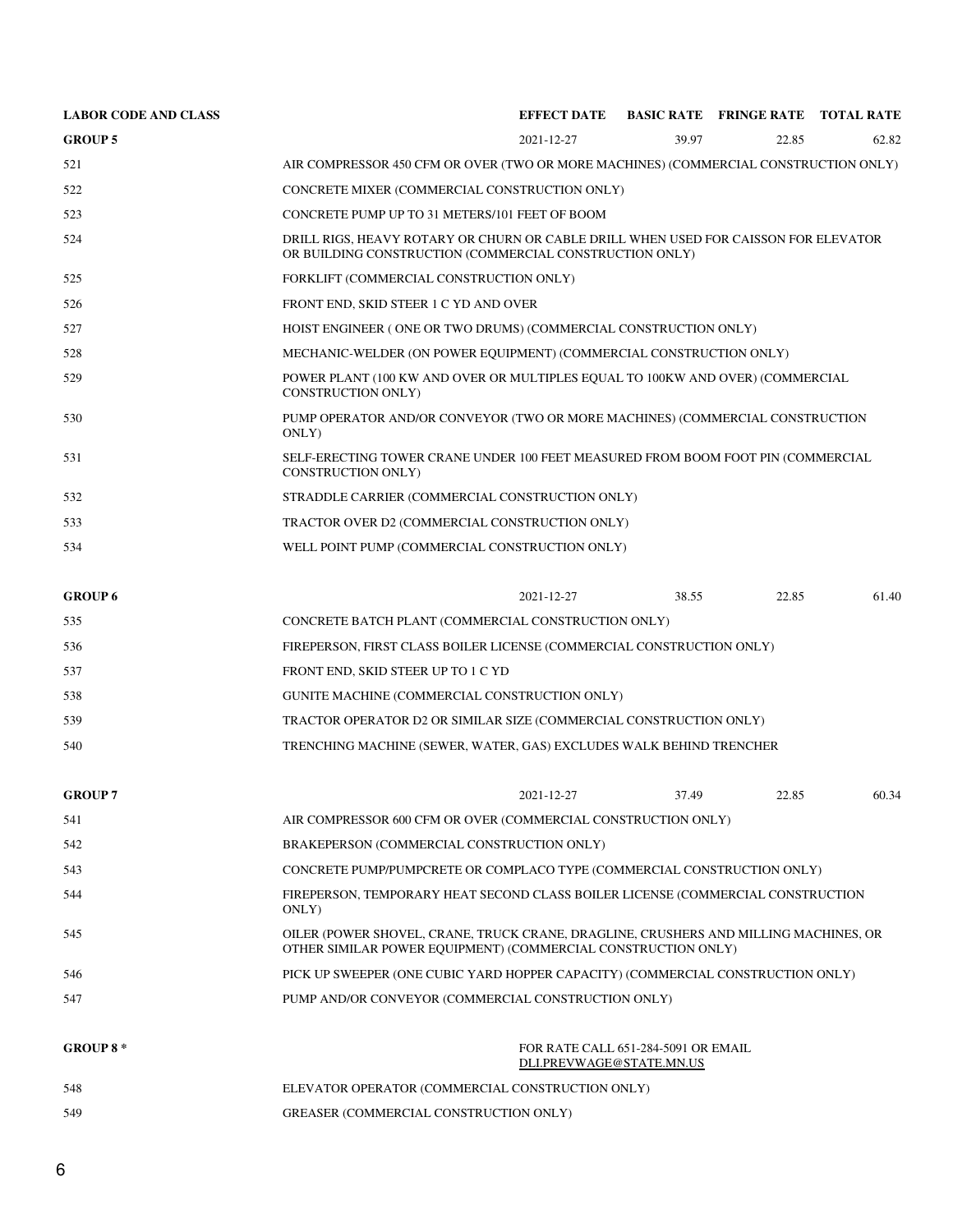| <b>LABOR CODE AND CLASS</b> | <b>EFFECT DATE</b> | <b>BASIC RATE FRINGE RATE TOTAL RATE</b> |  |
|-----------------------------|--------------------|------------------------------------------|--|

550 MECHANICAL SPACE HEATER (TEMPORARY HEAT NO BOILER LICENSE REQUIRED) (COMMERCIAL CONSTRUCTION ONLY)

## **TRUCK DRIVERS**

|                                                        | 2021-12-27 | 27.75                                       | 7.50  | 35.25                                                                          |  |  |  |
|--------------------------------------------------------|------------|---------------------------------------------|-------|--------------------------------------------------------------------------------|--|--|--|
| MECHANIC . WELDER                                      |            |                                             |       |                                                                                |  |  |  |
| <b>TRACTOR TRAILER DRIVER</b>                          |            |                                             |       |                                                                                |  |  |  |
| WINCHES)                                               |            |                                             |       |                                                                                |  |  |  |
|                                                        | 2021-12-27 | 23.00                                       | 7.50  | 30.50                                                                          |  |  |  |
|                                                        |            |                                             |       |                                                                                |  |  |  |
|                                                        |            |                                             |       |                                                                                |  |  |  |
|                                                        | 2021-12-27 | 26.00                                       | 4.50  | 30.50                                                                          |  |  |  |
| BITUMINOUS DISTRIBUTOR DRIVER                          |            |                                             |       |                                                                                |  |  |  |
| BITUMINOUS DISTRIBUTOR (ONE PERSON OPERATION)          |            |                                             |       |                                                                                |  |  |  |
| THREE AXLE UNITS                                       |            |                                             |       |                                                                                |  |  |  |
|                                                        |            |                                             |       |                                                                                |  |  |  |
|                                                        | 2021-12-27 | 20.00                                       | 1.50  | 21.50                                                                          |  |  |  |
| BITUMINOUS DISTRIBUTOR SPRAY OPERATOR (REAR AND OILER) |            |                                             |       |                                                                                |  |  |  |
| <b>DUMP PERSON</b>                                     |            |                                             |       |                                                                                |  |  |  |
| <b>GREASER</b>                                         |            |                                             |       |                                                                                |  |  |  |
| PILOT CAR DRIVER                                       |            |                                             |       |                                                                                |  |  |  |
| RUBBER-TIRED, SELF-PROPELLED PACKER UNDER 8 TONS       |            |                                             |       |                                                                                |  |  |  |
| TWO AXLE UNIT                                          |            |                                             |       |                                                                                |  |  |  |
| <b>SLURRY OPERATOR</b>                                 |            |                                             |       |                                                                                |  |  |  |
| TANK TRUCK HELPER (GAS, OIL, ROAD OIL, AND WATER)      |            |                                             |       |                                                                                |  |  |  |
| TRACTOR OPERATOR, UNDER 50 H.P.                        |            |                                             |       |                                                                                |  |  |  |
|                                                        |            |                                             |       |                                                                                |  |  |  |
|                                                        |            |                                             |       |                                                                                |  |  |  |
| HEATING AND FROST INSULATORS                           | 2021-12-27 | 47.79                                       | 28.51 | 76.30                                                                          |  |  |  |
|                                                        | 2022-06-13 | 50.04                                       | 28.51 | 78.55                                                                          |  |  |  |
|                                                        |            |                                             |       |                                                                                |  |  |  |
| <b>BOILERMAKERS</b>                                    | 2021-12-27 | 40.94                                       | 29.28 | 70.22                                                                          |  |  |  |
|                                                        | 2022-01-01 | 42.64                                       | 29.28 | 71.92                                                                          |  |  |  |
|                                                        |            |                                             |       |                                                                                |  |  |  |
| <b>BRICKLAYERS</b>                                     | 2021-12-27 | 35.54                                       | 25.82 | 61.36                                                                          |  |  |  |
|                                                        |            |                                             |       |                                                                                |  |  |  |
| <b>CARPENTERS</b>                                      | 2021-12-27 | 28.34                                       | 23.49 | 51.83                                                                          |  |  |  |
|                                                        |            | FOUR OR MORE AXLE UNIT, STRAIGHT BODY TRUCK |       | TRUCK DRIVER (HAULING MACHINERY INCLUDING OPERATION OF HAND AND POWER OPERATED |  |  |  |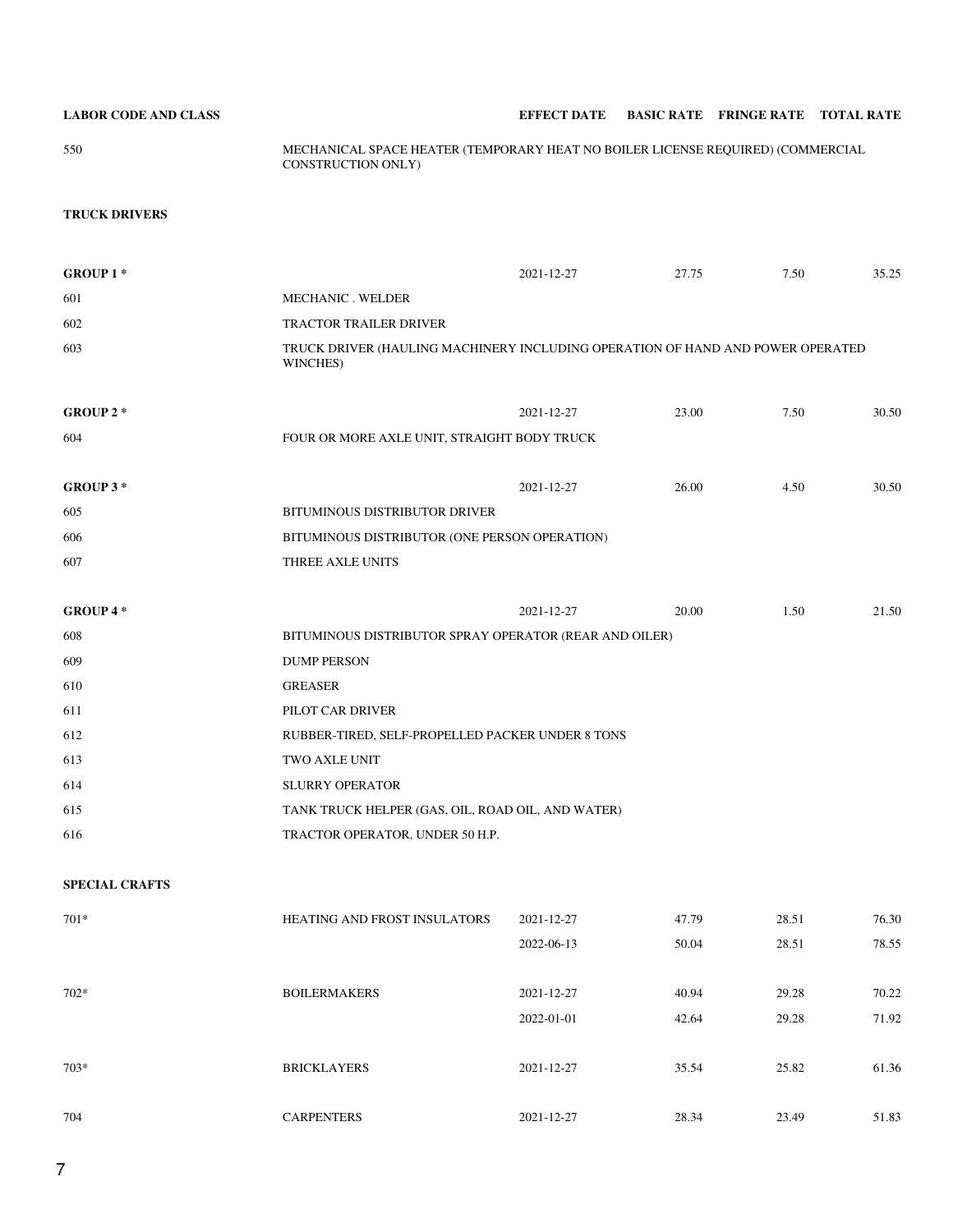**LABOR CODE AND CLASS EFFECT DATE BASIC RATE FRINGE RATE TOTAL RATE** 705\* CARPET LAYERS (LINOLEUM) 2021-12-27 30.65 20.03 50.68 706\* CEMENT MASONS 2021-12-27 27.00 0.00 27.00 707\* ELECTRICIANS 2021-12-27 38.81 27.95 66.76 2022-07-01 41.01 27.95 68.96 708\* ELEVATOR CONSTRUCTORS 2021-12-27 53.28 41.79 95.07 2022-01-01 55.10 43.00 98.10 709\* GLAZIERS 2021-12-27 43.66 22.47 66.13 710\* LATHERS 2021-12-27 32.03 19.35 51.38 712 **IRONWORKERS** 2021-12-27 39.35 31.80 71.15 714\* MILLWRIGHT 2021-12-27 34.13 30.28 64.41 715 PAINTERS (INCLUDING HAND BRUSHED, HAND SPRAYED, AND THE TAPING OF PAVEMENT MARKINGS) 2021-12-27 28.92 20.73 49.65 2022-05-01 30.87 20.73 51.60 716\* PILEDRIVER (INCLUDING VIBRATORY DRIVER OR EXTRACTOR FOR PILING AND SHEETING OPERATIONS) 2021-12-27 39.96 21.08 61.04 717 PIPEFITTERS . STEAMFITTERS 2021-12-27 43.24 29.70 72.94 718\* PLASTERERS 2021-12-27 34.40 14.62 49.02 719\* PLUMBERS 2021-12-27 47.05 25.82 72.87 2022-05-01 49.55 25.82 75.37 720\* ROOFER 2021-12-27 33.64 18.33 51.97 721 SHEET METAL WORKERS 2021-12-27 36.05 26.17 62.22 722\* SPRINKLER FITTERS 2021-12-27 37.58 19.49 57.07